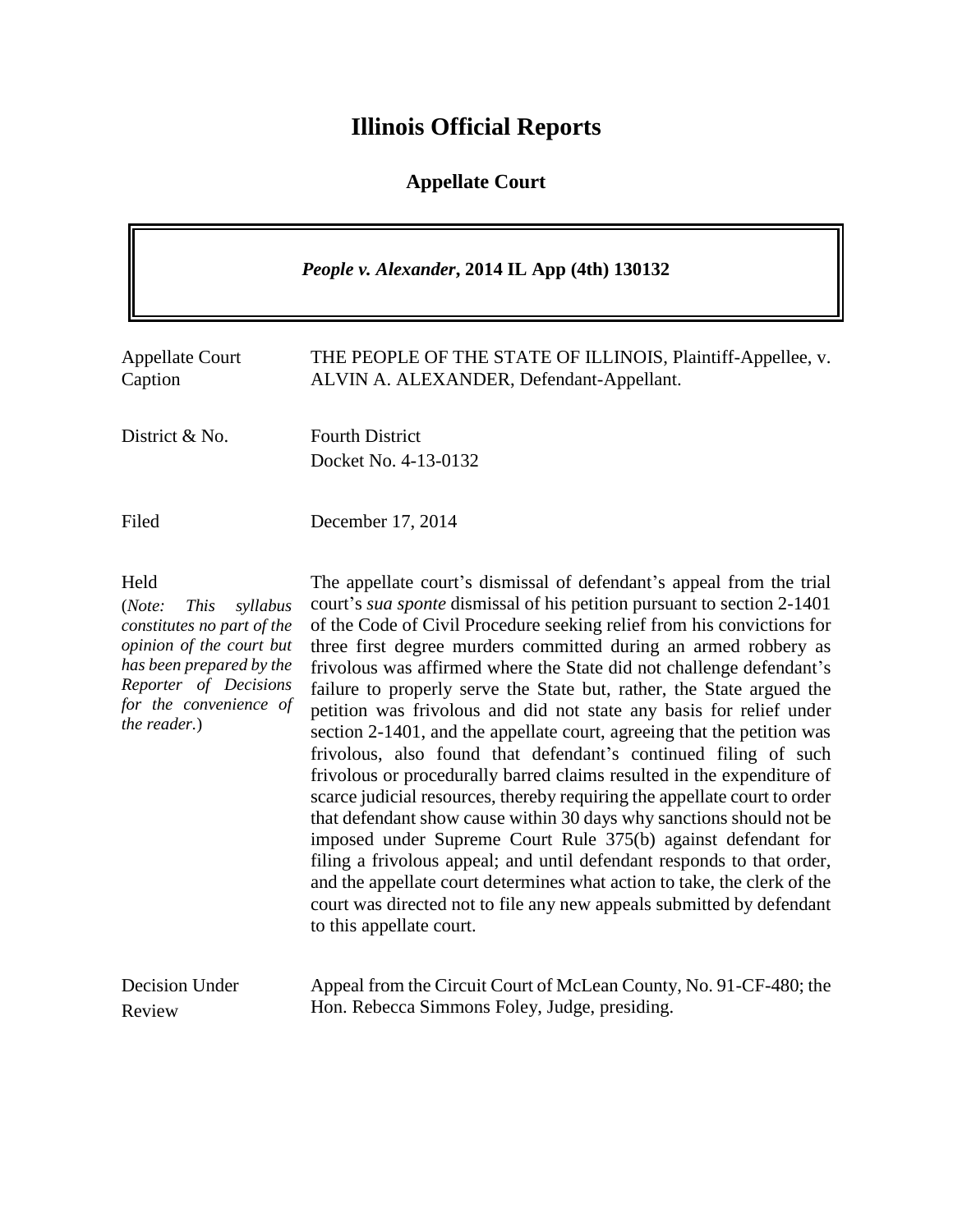| Judgment             | Affirmed; cause remanded with directions.                                                                                                                                                          |
|----------------------|----------------------------------------------------------------------------------------------------------------------------------------------------------------------------------------------------|
| Counsel on<br>Appeal | Michael J. Pelletier, of State Appellate Defender's Office, of<br>Springfield, and Peter A. Carusona and Sean Conley, both of State<br>Appellate Defender's Office, of Ottawa, for appellant.      |
|                      | Jason Chambers, State's Attorney, of Bloomington (Patrick Delfino,<br>David J. Robinson, and Luke McNeill, all of State's Attorneys<br>Appellate Prosecutor's Office, of counsel), for the People. |
| Panel                | JUSTICE STEIGMANN delivered the judgment of the court, with<br>opinion.<br>Presiding Justice Pope and Justice Turner concurred in the judgment<br>and opinion.                                     |

#### **OPINION**

¶ 1 In December 2012, defendant, Alvin A. Alexander, *pro se* filed a document entitled "Leave To File Petition for Relief From Judgment" under section 2-1401(f) of the Code of Civil Procedure (Civil Code) (735 ILCS 5/2-1401(f) (West 2012)). At the time of his filing, defendant was serving concurrent sentences of (1) natural life for the October 1998 first degree murder of three people and (2) 50 years for armed robbery (Ill. Rev. Stat. 1987, ch. 38, ¶¶ 9-1(a)(1), 18-2(a)). In January 2013, the trial court *sua sponte* denied defendant's petition, finding that it was frivolous as defined by section 22-105 of the Civil Code (735 ILCS 5/22-105 (West 2012)).

¶ 2 Defendant appeals, urging this court to vacate the trial court's *sua sponte* denial of his December 2012 petition for relief from judgment. Specifically, defendant argues that because he did not properly serve the State as required by Illinois Supreme Court Rule 105 (eff. Jan. 1, 1989), his petition was not ripe for adjudication. For the reasons that follow, we affirm and remand with directions.

| $\P_3$ | <b>I. BACKGROUND</b>                                                                                       |
|--------|------------------------------------------------------------------------------------------------------------|
| $\P$ 4 | A. Defendant's Underlying Convictions                                                                      |
| $\P$ 5 | In July 1991, the State charged defendant with $(1)$ three counts of first degree murder, $(2)$            |
|        | three counts of first degree murder based on the felony-murder doctrine, and (3) armed robbery             |
|        | (Ill. Rev. Stat. 1987, ch. 38, $\P$ ] 9-1(a)(1), (a)(3), 18-2(a)). Specifically, the State alleged that on |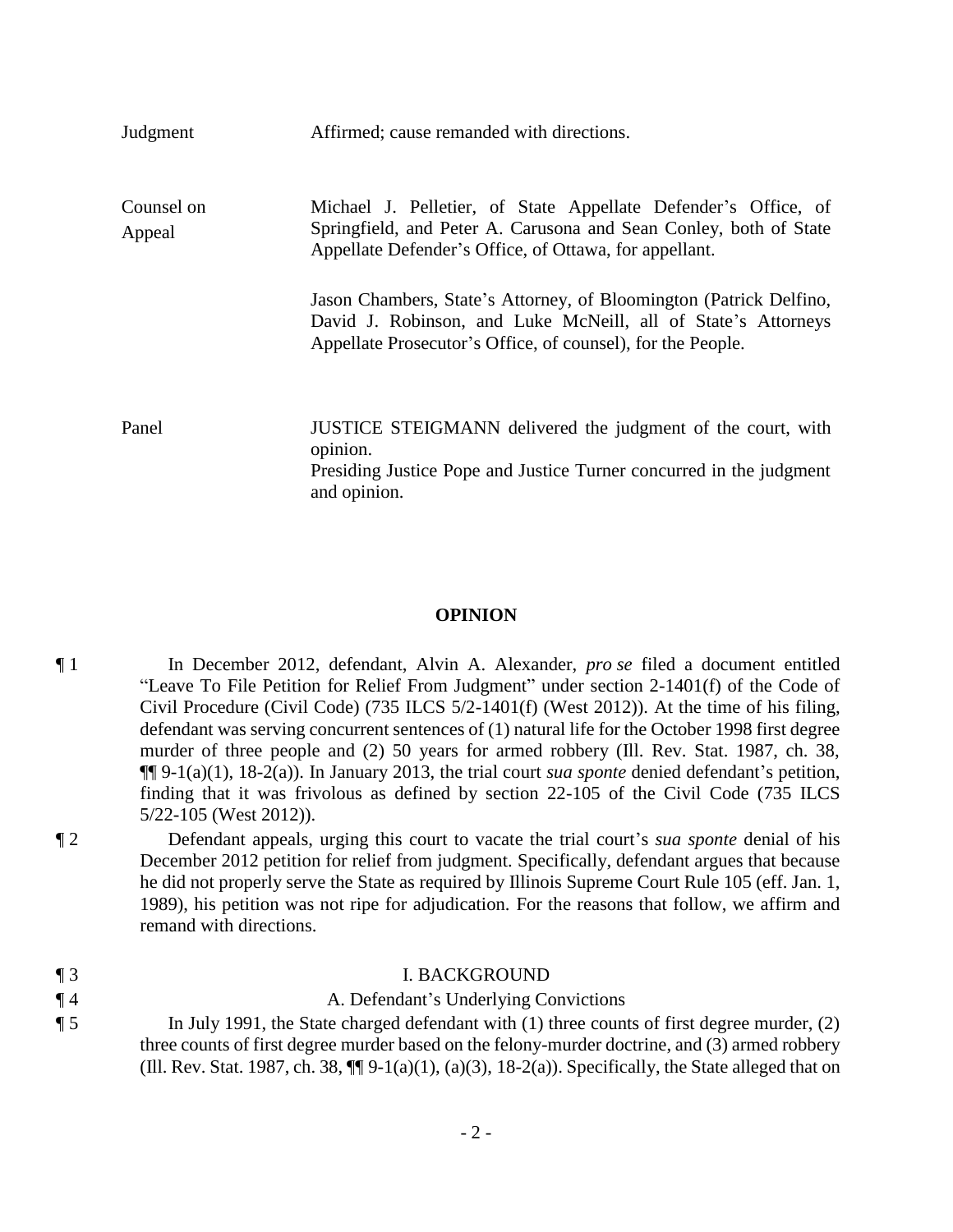October 27, 1988, defendant shot and killed Scott A. Burton, Robert J. Webb, and Whitney L. Cole during the commission of an armed robbery.

¶ 6 At defendant's July 1992 jury trial, Tracey Gault testified that on October 27, 1988, she was working as a cashier at the S&S Liquor Store in Bloomington, Illinois, when she saw two men enter. As Gault began her preparations to close the store, she noticed the two men moving toward two other customers–later identified as Burton and Cole. Shortly thereafter, Gault saw the two men, Burton, and Cole walk down the main aisle of the store. Although Gault opined that Cole looked upset, she did not notice any interaction among them. Gault's coworker, Webb, then approached the group, who were now located between the cash register and the shelves that formed the main aisle. At that moment, Gault noticed that one of the men possessed a handgun.

¶ 7 Both men ordered Gault, Webb, Burton, and Cole down on the floor. The taller man fired his handgun, which Gault considered a warning to follow their instructions. Both men then ordered Gault to open her cash register. After she complied, the shorter man–whom Gault identified as defendant–took the money from the register. Gault returned to the floor. Defendant then searched Cole's purse. Finding nothing of value, defendant and his accomplice–later identified as Glenn H. Wilson–stated, "Get the safe." Although their words were not directed at her, Gault got up and walked back to the safe, accompanied by defendant.

- ¶ 8 Gault bent down, reached into the safe, and handed wrapped stacks of money to defendant, who stood directly behind her. Gault then turned toward defendant and asked if he wanted the change in the safe. Defendant responded, "Hell no. What are you looking at, bitch?" Defendant then struck Gault with his handgun, causing her to fall back into a corner as her glasses hit the ground. Gault–now bleeding from the bridge of her nose–faced away from defendant. At that moment, Gault heard three shots. Afterward, Gault stated that everything "got quiet." About 20 seconds later, Gault crawled on her hands and knees and whispered, "You guys, you guys," attempting to determine whether Webb, Burton, and Cole were still in the store. When nobody answered, Gault looked around the corner and saw blood coming out of Cole's mouth. Gault retreated and called 9-1-1.
- 

¶ 9 The remaining pertinent testimony showed that when police arrived at the store, Webb, Burton, and Cole were lying on their stomachs with "their hands up to their heads." Burton died at the store but Webb and Cole–who were still breathing when police arrived–were transported to a hospital, where they died. Pathologists later determined that Webb, Burton, and Cole each died of a single gunshot wound to the head.

¶ 10 The jury, after convicting defendant of all counts, determined that he was eligible for the death penalty as then authorized by Illinois law. However, following another hearing conducted shortly thereafter, the jury found sufficient mitigating factors to preclude the death penalty. Immediately after the jury's finding, the trial court imposed the following sentences: (1) natural life for each first-degree-murder conviction; (2) 80 years for each felony-murder conviction; and (3) 50 years for armed robbery, to be served concurrently.

### ¶ 11 B. Defendant's Filings Subsequent to His Incarceration

¶ 12 Defendant appealed his conviction and sentence, challenging (1) Gault's out-of-court and in-court identifications, (2) the trial court's admission of a black leather jacket, (3) the sufficiency of the evidence presented to convict him, and (4) his felony-murder convictions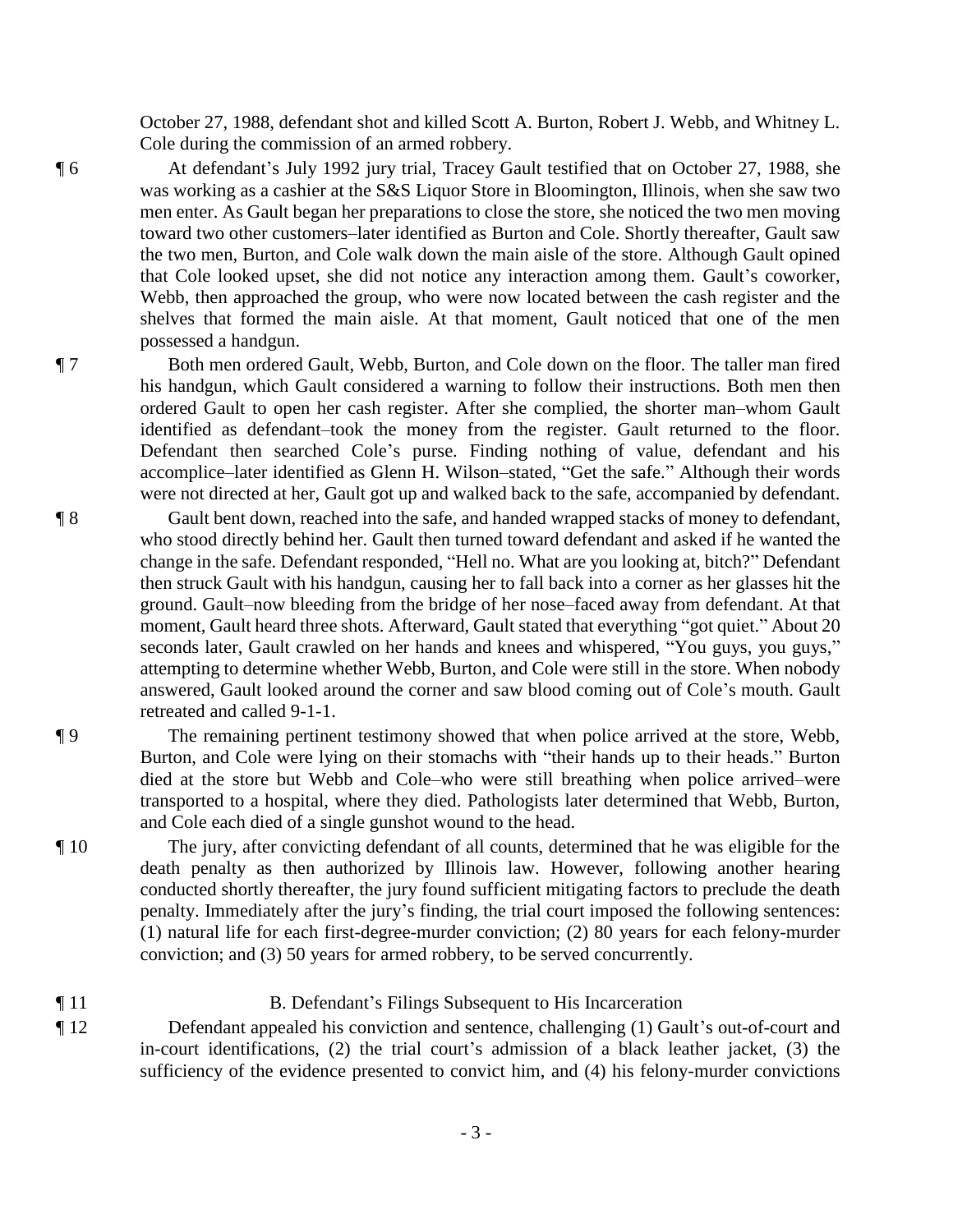because they were based on the same physical act as his first-degree-murder convictions. This court affirmed but vacated defendant's felony-murder convictions. *People v. Alexander*, No. 4-92-0877 (June 24, 1994) (unpublished order under Supreme Court Rule 23).

- ¶ 13 In May 1993, defendant *pro se* filed his first petition for relief under the Post-Conviction Hearing Act (Postconviction Act) (725 ILCS 5/122-1 to 122-8 (West 1992)), alleging that his trial counsel was incompetent. In January 1995, defendant's appointed counsel filed a second amended postconviction petition, alleging that (1) defendant's sixth-amendment right to confront witnesses against him (U.S. Const., amend. VI) was violated when the State presented evidence of out-of-court statements made by Wilson and (2) defendant received ineffective assistance of trial and appellate counsel. Following a February 1995 hearing, the trial court denied defendant's petition.
- ¶ 14 Defendant appealed, and this court affirmed, concluding, in pertinent part, that defendant failed to demonstrate a confrontation-clause violation, specifically noting that Wilson's statements did not inculpate defendant. *People v. Alexander*, No. 4-95-0146, slip order at 7 (Dec. 18, 1996) (unpublished order under Supreme Court Rule 23).
- ¶ 15 In April 1997, defendant *pro se* filed a second postconviction petition, raising the same claims as in his first postconviction petition. In May 1997, the trial court dismissed defendant's petition as frivolous and patently without merit. Initially, defendant appealed the court's dismissal, but in August 1997, defendant abandoned his appeal.
- ¶ 16 In June 1997, defendant filed a petition for relief from judgment under section 2-1401 of the Civil Code, alleging that the State knowingly used false evidence to convict him. In July 1997, the trial court struck defendant's petition because defendant's case was still on appeal from the court's May 1997 dismissal of defendant's second postconviction petition.
- ¶ 17 In October 1997, defendant filed a petition for writ of *habeas corpus* pursuant to the Habeas Corpus Act (735 ILCS 5/10-101 to 10-137 (West 1996)), alleging that he was entitled to immediate release from prison because (1) he was innocent; (2) the State's indictment was tainted because African-Americans were excluded as grand jurors; (3) the appellate court, which affirmed his conviction, and the supreme court, which denied his petition for leave to appeal, were improperly constituted in that African-American and Hispanic jurists were underrepresented; (4) he was denied due-process when the State (a) knowingly used perjured testimony and (b) deliberately withheld impeachment evidence favorable to him; and (5) the trial court erroneously admitted into evidence a brown paper bag and a black leather jacket because the State failed to establish a continuous chain of custody. That same month, the court *sua sponte* denied defendant's writ of *habeas corpus*, finding that defendant's claims were meritless.
- ¶ 18 Defendant appealed, but the office of the State Appellate Defender (OSAD) later filed a motion to withdraw as appointed counsel pursuant to *Anders v. California*, 386 U.S. 738 (1967), alleging that defendant's appeal presented no meritorious issues. This court granted OSAD's motion to withdraw and affirmed the trial court's judgment, concluding that the allegations of defendant's petition, even if true, would not state a claim warranting the issuance of a writ of *habeas corpus*. *People v. Alexander*, No. 4-97-1038, slip order at 3-4 (Jan. 11, 1999) (unpublished order under Supreme Court Rule 23).
- 

¶ 19 In February 1999, defendant *pro se* filed a third postconviction petition based on "new evidence," alleging that he was denied a fair trial because the State knowingly used perjured testimony to convict him. On August 3, 2001, defendant's appointed counsel filed an amended

- 4 -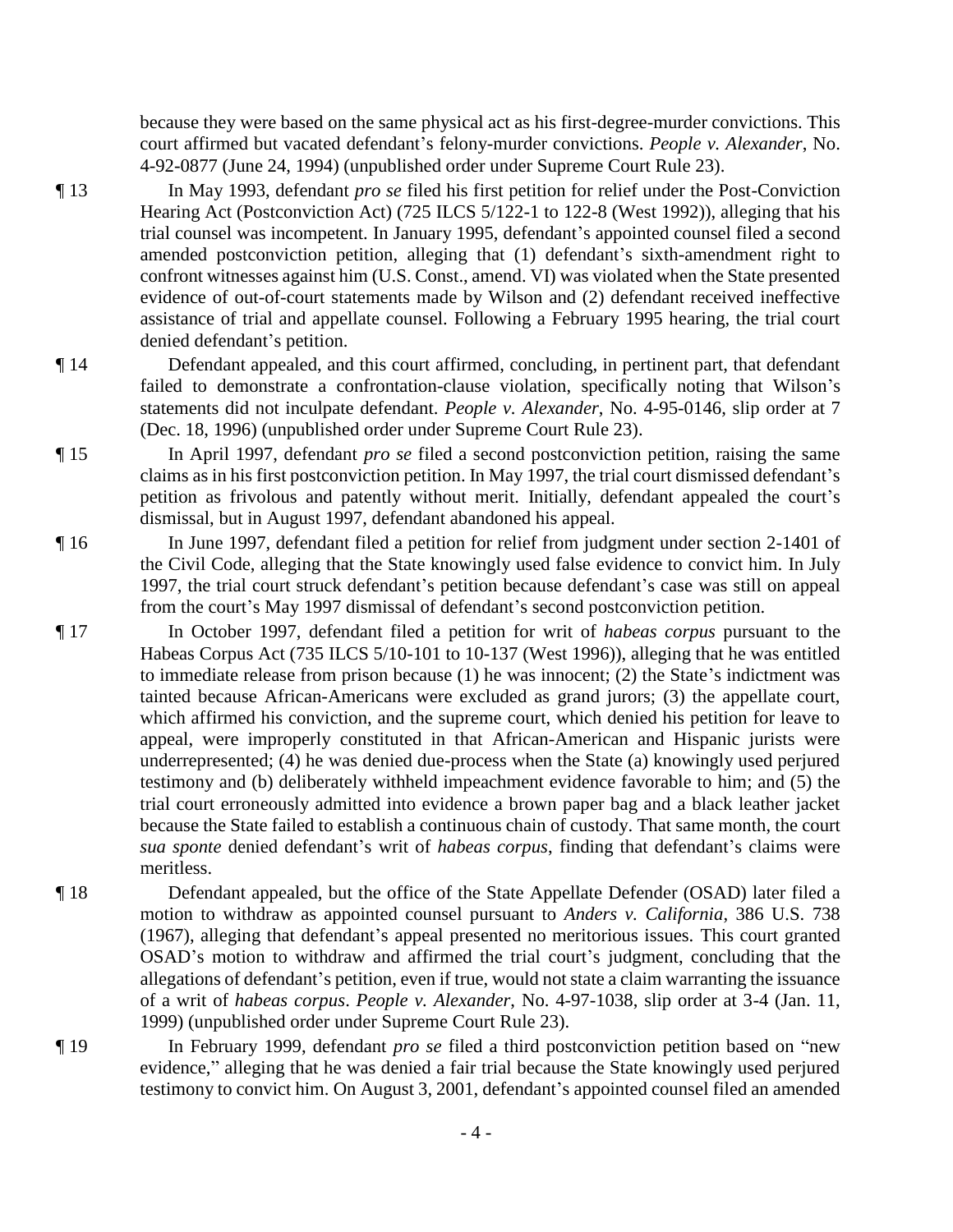third petition for postconviction relief, alleging that defendant was denied due process of law because (1) the State's indictment of defendant was procured, in part, through perjured testimony; (2) the State elicited false testimony regarding when police acquired possession of a black leather jacket; (3) the trial court admitted the aforementioned leather jacket without establishing a chain of custody; and (4) the State knowingly solicited perjured testimony at defendant's July 1992 trial. In addition, defendant argued that his sentence should be vacated or, in the alternative, reduced because the State's indictment did not indicate that defendant was eligible for the death penalty, life imprisonment, or an extended-term sentence. Three days later, defendant's appointed counsel also filed a motion for forensic deoxyribonucleic acid (DNA) testing pursuant to section 116-3 of the Code of Criminal Procedure of 1963 (725 ILCS 5/116-3 (West 2000)).

¶ 20 In July 2002, the State filed a motion to dismiss defendant's amended third petition for postconviction relief. Following a later hearing, the trial court granted the State's motion to dismiss, finding that (1) defendant's claims were raised or could have been raised in defendant's prior petitions or in his direct appeal and were therefore barred by the doctrine of *res judicata* and (2) the filing of the third petition was untimely and defendant stated no grounds that would satisfy his statutory burden of showing that the delay was not due to his own culpable negligence. In September 2002, the court denied defendant's motion for DNA testing.

¶ 21 Defendant appealed the trial court's denial of his motion for DNA testing, and this court affirmed, concluding that "DNA testing of the leather jacket [did] not have the potential to significantly advance defendant's claim of actual innocence and thus [was] not 'materially relevant' to his claim." *People v. Alexander*, No. 4-02-0778, slip order at 7 (Sept. 2, 2004) (unpublished order under Supreme Court Rule 23).

¶ 22 In March 2005, defendant *pro se* filed a petition for relief from judgment under section 2-1401 of the Civil Code, alleging that his convictions and sentences were unconstitutional and void because the State lacked the statutory authority to introduce Wilson's inculpatory statements at defendant's July 1992 trial and, as a result, defendant was denied the right to confront and cross-examine Wilson. In July 2005, the State filed a motion to dismiss defendant's petition for relief from judgment. In September 2005, the trial court denied defendant's petition, finding that it was not only untimely but also "completely without merit."

¶ 23 In October 2005, defendant *pro se* filed a fourth postconviction petition, again raising a confrontation-clause argument based on his challenge to the State's introduction of Wilson's allegedly inculpatory statements at his July 1992 trial. Later that month, the trial court sent defendant a letter, denying him leave to file a successive postconviction petition under section 122-1(f) of the Postconviction Act (725 ILCS 5/122-1(f) (West 2004)).

¶ 24 Defendant appealed the trial court's (1) September 2005 denial of his petition for relief from judgment and (2) October 2005 denial to file a successive postconviction petition under section 122-1(f) of the Postconviction Act. This court later consolidated defendant's appeals. In October 2006, OSAD filed a motion to withdraw as appointed counsel pursuant to *Pennsylvania v. Finley*, 481 U.S. 551 (1987), alleging that defendant's appeal presented no meritorious issues. This court granted OSAD's motion to withdraw and affirmed the court's judgment. In so doing, we concluded that in both cases, defendant's claims were barred by the doctrine of *res judicata*. *People v. Alexander*, Nos. 4-05-0897, 4-05-0960 cons., slip order at 6-7 (Mar. 26, 2007) (unpublished order under Supreme Court Rule 23).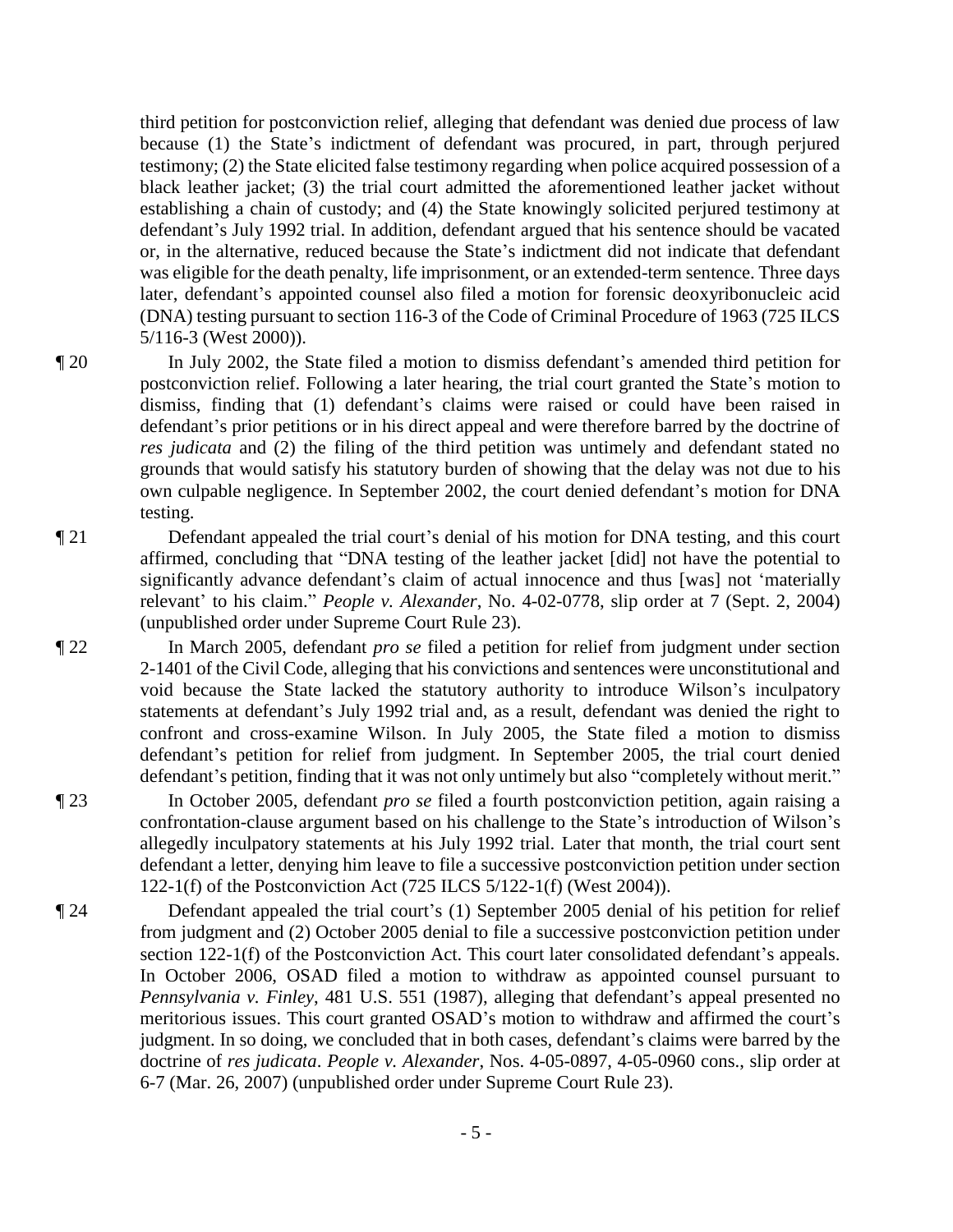#### ¶ 25 C. The Issue on Appeal

- ¶ 26 The issue in this appeal–defendant's sixth appeal to this court–concerns defendant's *pro se* document entitled "leave to file petition for relief from judgment" pursuant to section 2-1401(f) of the Civil Code, which defendant mailed to the McLean County circuit clerk on December 17, 2012. In his petition, defendant alleged that his "fourth[-]amendment right to be free from [an] unreasonable seizure was violated because his arrest was not supported by probable cause." Defendant contended that absent certain untruthful testimony provided to a July 1991 grand jury, the police would have lacked sufficient probable cause to arrest him. Defendant asserted that this revelation entitled him to relief under section 2-1401(f) of the Civil Code because "his arrest was invalid" and as a result, "it rendered void the personal jurisdiction of the [trial court]."
	-

¶ 27 Included with defendant's petition was a handwritten "Notice" addressed to Ronald Dozier, McLean County State's Attorney. In that notice, which essentially reiterated the notice language of Illinois Supreme Court Rule 105(a) (eff. Jan. 1, 1989), defendant wrote the following:

> "The pleading seeking new and additional relief against you has been filed and that a judgment by default may be taken against you for the new or additional relief unless you file[ ] an answer or otherwise file[ ] an appearance in the Office of the Clerk of the Court within 30 days after service, receipt by certified or registered mail, or the first publication of the notice, as the case may be, exclusive of the day of service, receipt, or first publication."

Defendant also signed an affidavit of service, certifying that on December 17, 2012, he served a copy of his petition on each party by enclosing his filing in a sealed envelope and placing it in a designated prison receptacle for delivery by the United States Postal Service.

- ¶ 28 On December 24, 2012, the circuit clerk filed defendant's petition, noting in a docket entry dated that same day that a copy of defendant's filing was sent to the State, which included defendant's "affidavit of service" and "proof/certification of service."
- ¶ 29 On January 30, 2013, the trial court *sua sponte* denied defendant's petition in a written order, finding that it was frivolous as defined by section 22-105 of the Civil Code.
- ¶ 30 This appeal followed.

#### ¶ 31 II. ANALYSIS

- ¶ 32 On appeal, defendant (now represented by OSAD) urges this court to vacate the trial court's *sua sponte* denial of his December 2012 petition for relief from judgment, arguing that because he did not properly serve the State as required by Rule 105, his petition was not ripe for adjudication. We disagree.
- ¶ 33 A. Petitions for Relief From Judgments Under Section 2-1401

of the Civil Code, Notice, and the Standard of Review

¶ 34 "Section 2-1401 allows for relief from final judgments more than 30 days after their entry, provided the petition proves by a preponderance of evidence certain elements." *People v. Laugharn*, 233 Ill. 2d 318, 322, 909 N.E.2d 802, 804-05 (2009). "[A] petition for relief from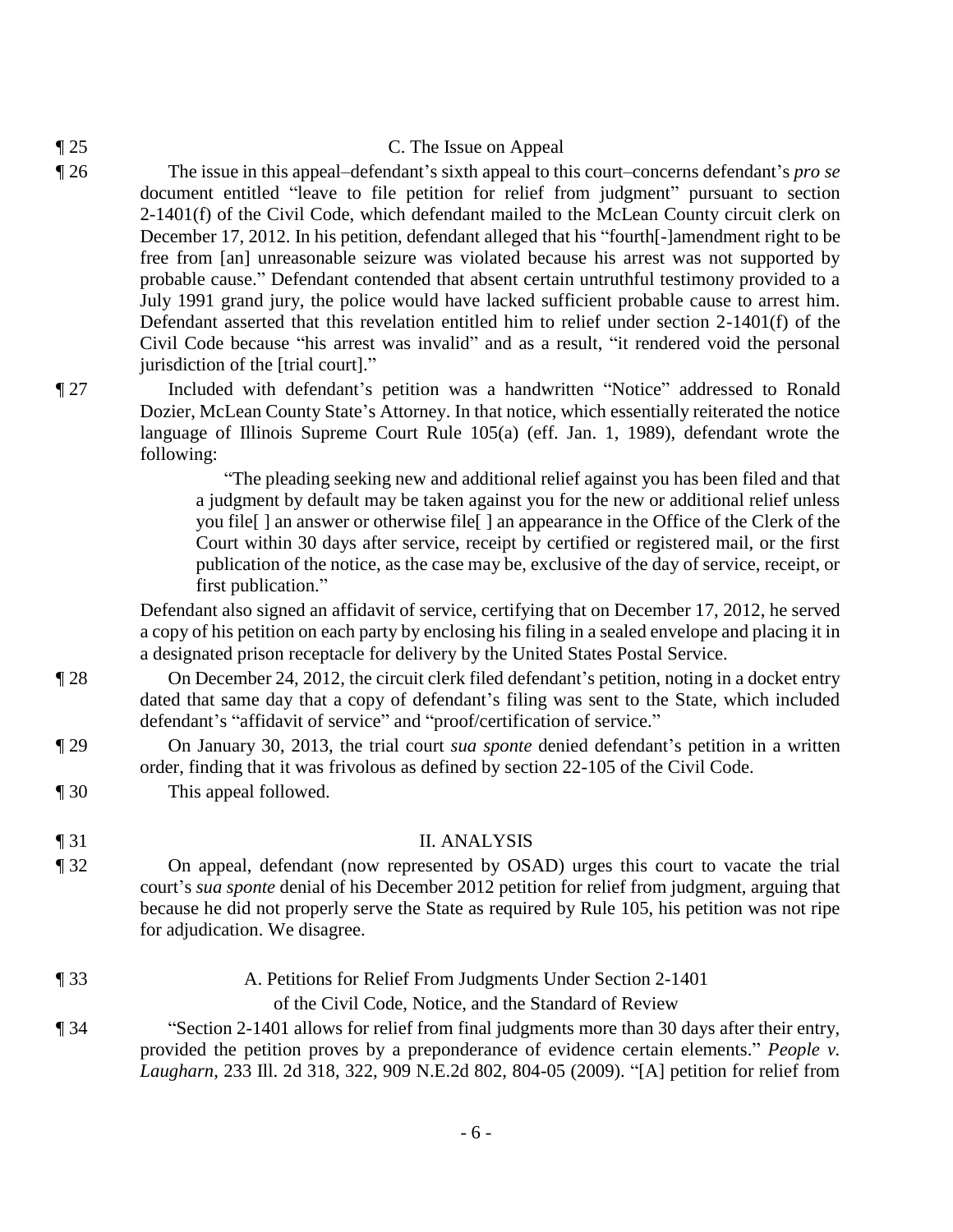judgment must be filed 'not later than [two] years after the entry of the order or judgment' sought to be vacated." *Price v. Philip Morris, Inc.*, No. 112067 (Ill. Sept. 30, 2011) (Garman, J., dissenting upon denial of pet. for leave to appeal) (quoting 735 ILCS 5/2-1401(c) (West 2008)). "Relief under section 2-1401 is predicated upon proof, by a preponderance of evidence, of a defense or claim that would have precluded entry of the judgment in the original action and diligence in both discovering the defense or claim and presenting the petition." *People v. Vincent*, 226 Ill. 2d 1, 7-8, 871 N.E.2d 17, 22 (2007).

¶ 35 Section 2-1401(b) provides that "[a]ll parties to the petition shall be notified as provided by rule." 735 ILCS 5/2-1401(b) (West 2012). Illinois Supreme Court Rule 106 states that notice of the filing of a petition under section 2-1401 of the Civil Code "shall be given by the same methods provided in Rule 105." Ill. S. Ct. R. 106 (eff. Aug. 1, 1985). Rule 105(b) provides that notice shall be directed to the party and must be served either by summons, by prepaid certified or registered mail, or by publication. Ill. S. Ct. R. 105(b) (eff. Jan. 1, 1989). "The notice must state that a judgment by default may be taken against the party unless he files an answer or otherwise files an appearance within 30 days after service." *People v. Nitz*, 2012 IL App (2d) 091165, ¶ 9, 971 N.E.2d 633 (citing Ill. S. Ct. R. 105(a) (eff. Jan. 1, 1989)).

¶ 36 A trial court's *sua sponte* denial of the relief sought in a section 2-1401 petition is the same as a dismissal with prejudice. *Vincent*, 226 Ill. 2d at 12, 871 N.E.2d at 25. We review *de novo* a trial court's denial of a petition brought under section 2-1401 of the Civil Code. *Laugharn*, 233 Ill. 2d at 322, 909 N.E.2d at 804; *Vincent*, 226 Ill. 2d at 13, 871 N.E.2d at 25-26.

- 
- 

¶ 37 B. The Trial Court's *Sua Sponte* Denial of Defendant's Section 2-1401 Petition

¶ 38 1. *The Supreme Court's Guidance on Section 2-1401 Petitions*

¶ 39 To place defendant's claim in its proper context, we begin our analysis with *Vincent*, in which the supreme court considered, in part, "whether a trial court may dispose of a properly served section 2-1401 petition without benefit of responsive pleadings." *Id.* at 5, 871 N.E.2d at 21. In rejecting the prisoner's argument as to that issue, the supreme court held that "the State's failure to answer the petition constituted an admission of all well-pleaded facts," which rendered the petition "ripe for adjudication." *Id.* at 9-10, 871 N.E.2d at 24.

¶ 40 Two years later, in *Laugharn*, 233 Ill. 2d at 323, 909 N.E.2d at 805, the supreme court considered the propriety of the trial court's *sua sponte* dismissal of a prisoner's section 2-1401 petition seven days after its filing with the court. The supreme court held that the court's dismissal of the prisoner's petition before the expiration of the 30-day period in which the State could answer or plead was premature, explaining that "[w]hile *Vincent* allows for *sua sponte* dismissals of section 2-1401 petitions, it did not authorize such action prior to the expiration of the 30-day period." *Id*. The supreme court in *Laugharn* concluded that (1) the prisoner's section 2-1401 petition was "not 'ripe for adjudication' " and (2) the "court's dismissal short-circuited the proceedings and deprived the State of the time it was entitled to answer or otherwise plead." *Id*.

¶ 41 Based on *Vincent* and *Laugharn*, the law in Illinois is settled that (1) a trial court may dismiss a section 2-1401 petition on its own motion without benefit of responsive pleadings (*Vincent*, 226 Ill. 2d at 9, 871 N.E.2d at 23) and (2) a court may not adjudicate a section 2-1401 petition prior to the 30-day period in which the respondent can answer or otherwise plead (*Laugharn*, 233 Ill. 2d at 323, 909 N.E.2d at 805). In both *Vincent* and *Laugharn*, service under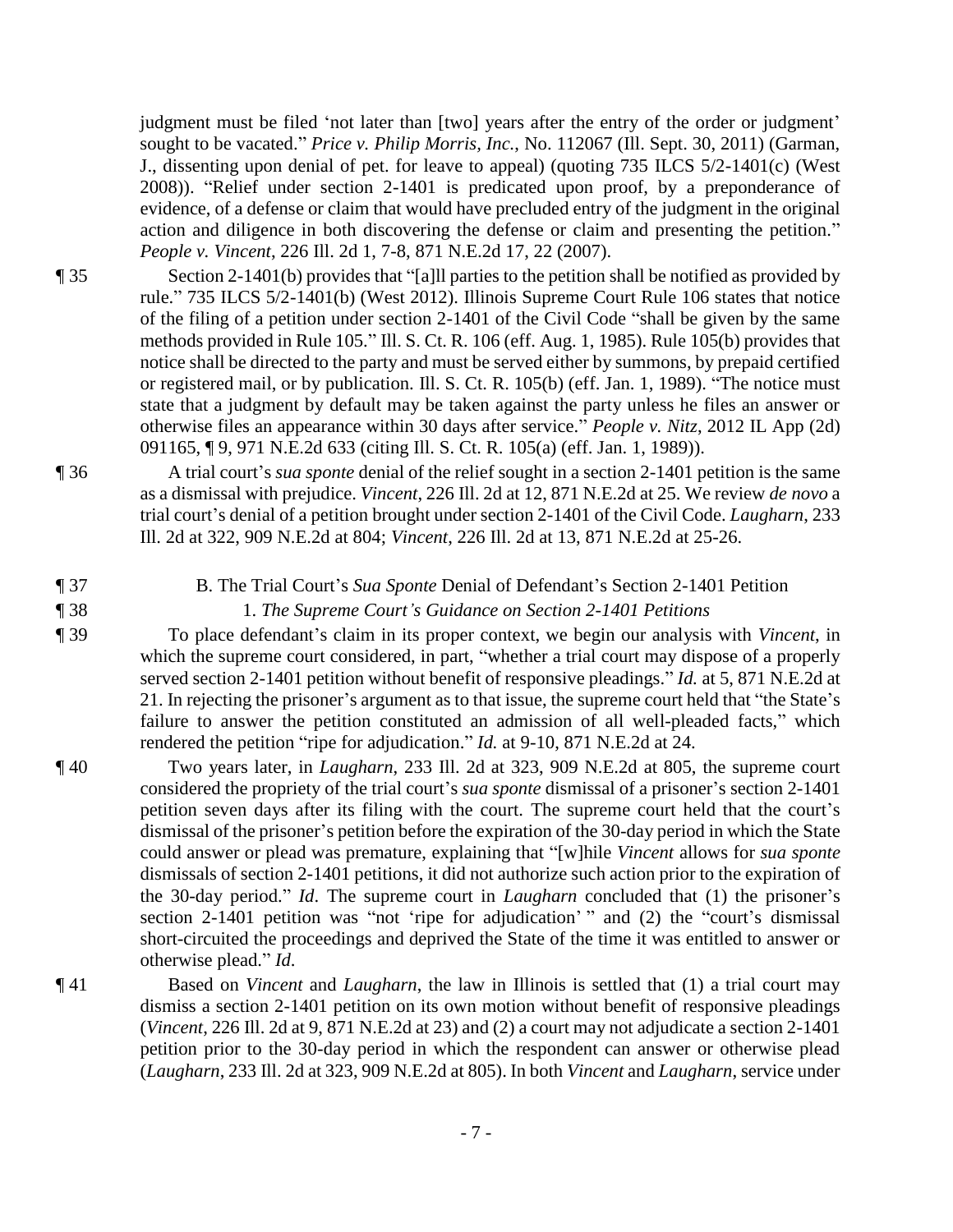Rule 105 was not at issue. Defendant's claim in this case, however, presents a different scenario.

- 
- 

#### ¶ 42 2. *Defendant's Section 2-1401 Claim*

#### ¶ 43 a. Defendant's Underlying Rationale

¶ 44 As we have previously noted, defendant argues that because he did not properly serve the State as required by Rule 105, his petition was not ripe for adjudication. In his brief to this court, defendant acknowledges that he "executed the required 'default' notice directed at the State" and that "[t]he record also contains a proof of service directed at the clerk of the [trial] court." Despite these admissions, defendant contends that because he sent his petition by regular mail, he failed to comply with the provisions of Rule 105 regarding proper service of his notice by either (1) summons, (2) certified or registered mail, or (3) publication. Defendant then asserts that because service was improper, the 30-day period for the State to answer or otherwise plead did not even begin. Primarily relying on *Vincent* and *Laugharn*, defendant claims that the court's denial was premature because his petition was not yet ripe for adjudication. In his prayer for relief, defendant requests that this court vacate the trial court's order denying his section 2-1401 petition and "remand for further proceedings, \*\*\* specifically for the opportunity \*\*\* to properly serve the State." We decline to do so.

¶ 45 In this case, the sequence of events that prompted the trial court's denial occurred as follows. On December 17, 2012, defendant mailed his request for leave to file a section 2-1401 petition to the circuit clerk. On December 24, 2012, the circuit clerk filed defendant's petition on his behalf with the court. More than 30 days later, on January 30, 2013, the court denied defendant's claim, finding that it was frivolous as defined by section 22-105 of the Civil Code. At that time, the record showed (1) defendant's representations that he served a copy of his petition on the State by enclosing his filing in a sealed envelope and placing it in a designated prison receptacle for delivery by the United States Postal Service and (2) the circuit clerk's docket entry certifying that a copy of defendant's petition, which included defendant's notice, was sent to the State. *Vincent* held that the failure to respond to a section 2-1401 petition "constitutes an admission of all well-pleaded facts [citation], and the trial court may decide the case on the pleadings, affidavits, exhibits[,] and supporting material before it, including the record of the prior proceedings." *Vincent*, 226 Ill. 2d at 9, 871 N.E.2d at 23. The court's denial of defendant's petition occurred in this context.

¶ 46 The flaw in defendant's argument is that under *Laugharn*, the primary purpose of the 30-day period is to afford the State sufficient time to respond to a petitioner's claims seeking relief from judgment before a trial court may *sua sponte* consider the petition. *Laugharn*, 233 Ill. 2d at 323, 909 N.E.2d at 805. In other words, the court must allow the State time to make its position known. However, the 30-day period does not provide a sword for a petitioner to wield once a court–as in this case–does not find in his favor, especially given that, under defendant's interpretation, the basis of his claim on appeal is his *failure* to comply with Rule 105. If we were to accept defendant's rationale, a prisoner who uses regular mail to effect service upon the State will–upon appeal–be rewarded with a second bite of the apple if the court denies his petition on the merits. Indeed, no practical reason would exist to comply with the provisions of Rule 105 because to do so would foreclose that avenue of review, which effectively empowers a prisoner to persist in filing frivolous claims.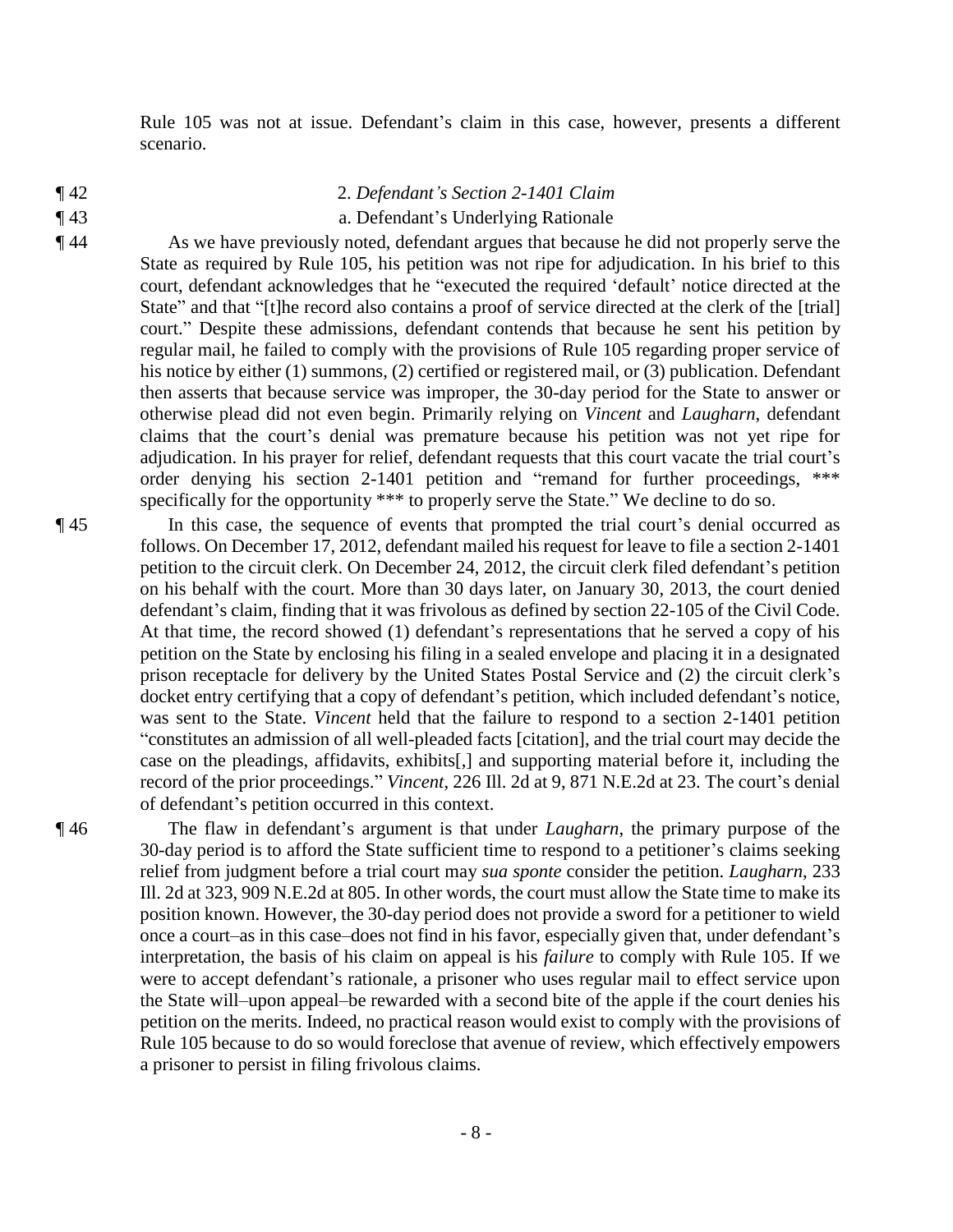¶ 47 As we have previously noted, included with defendant's December 2012 petition for relief from judgment was a *handwritten* document, entitled "Notice," that substantially reiterated the language of Rule 105(a) regarding the consequences of not responding to a petition for relief from judgment within 30 days after service effected by either summons, certified or registered mail, or publication. This notice defendant sent out reveals his knowledge of the requirements of Rule 105, which he chose to disregard. Defendant now seeks to benefit by his failure, claiming that the trial court erred by denying his petition for relief from judgment *more than 30 days after the petition's filing* because he improperly effectuated service on the State by regular mail. We refuse to reward defendant for his knowing failure to comply with Rule 105. Defendant should not be able to serve a party incorrectly and then rely on the incorrect service to seek reversal.

#### ¶ 48 We find support for our conclusion in a case that similarly rejected such arguments. See

*People v. Kuhn*, 2014 IL App (3d) 130092, **[1]** 13, 15, 16 N.E.3d 872 (rejecting the defendant's "unusual position of objecting to his failure to properly serve the State with notice of his section 2-1401 petition"; in that case, the trial court ruled more than 30 days after the defendant filed his petition, and the appellate court noted that the State claimed it had actual notice of the petition, which, as here, was sent by regular mail).

¶ 49 In *People v. Carter*, 2014 IL App (1st) 122613, ¶ 8, 8 N.E.3d 441, the appellate court considered the same issue now before us–that is, whether a prisoner's defective service of a section 2-1401 petition prevents a trial court fro*m sua sponte* considering the petition after 30 days have passed. In reversing the court's *sua sponte* dismissal and remanding for further proceedings, the appellate court concluded, as follows:

> "The State argues that in the interest of judicial economy we find that the State waived service and affirm the trial court. Judicial economy is best served when the prosecutor, in the first instance, affirmatively spreads of record whether the petition has been served and, if not, whether the State intends on waiving the required service. When this has been done, the trial court will be in a position to inquire whether the prosecution intends to file a response. Should the trial court then dismiss the petition, this potential appellate issue will be eliminated. Otherwise \*\*\* section 2-1401 defendants that use the same or similar method of service as used by the defendant in this case will routinely seek appellate review." *Id.* ¶ 24, 8 N.E.3d 441.

The appellate court in *Carter* reasoned that "[b]ecause *Laugharn* and *Vincent* demand that we base our determination as to whether the \*\*\* court prematurely *sua sponte* dismissed a section 2-1401 petition by looking at the date of service, it necessarily follows that proper dismissal, either with or without prejudice, cannot be achieved without service or an affirmative showing that proper service was waived by the [State]." *Id.* ¶ 25, 8 N.E.3d 441.

¶ 50 We decline to follow *Carter* because we disagree that the supreme court's decisions in *Laugharn* and *Vincent* mandate such a result. In this appeal, the State (1) does not contest the deficient service, (2) has taken the position that defendant's petition is frivolous (a position we agree with), and (3) has represented to this court that it will take the same position if the case is remanded to the trial court. Under these circumstances, we see no reason to remand the case so that (1) defendant can properly serve the State or the State can waive service, (2) the State can respond by repeating its position that defendant's petition is frivolous, and (3) the court can repeat its denial of defendant's petition.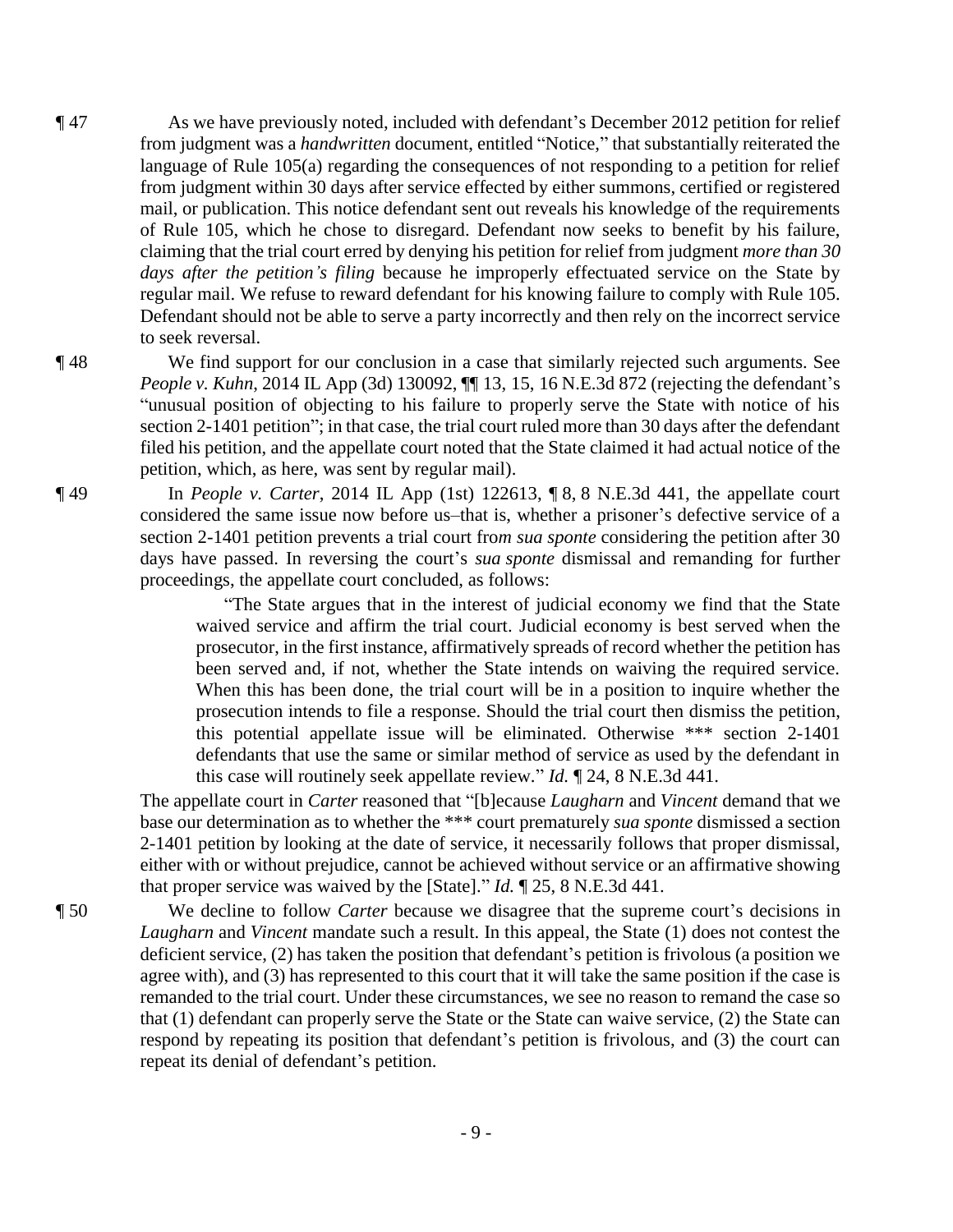¶ 51 We find support for our position in numerous cases in which the supreme court favors the efficient expenditure of judicial resources. See *Poindexter v. State*, 229 Ill. 2d 194, 207, 890 N.E.2d 410, 419 (2008) (requiring a petitioner to exhaust all administrative remedies before appealing, which may result in a conservation of judicial resources); *Gallagher v. Lenart*, 226 Ill. 2d 208, 239, 874 N.E.2d 43, 62 (2007) (requiring the existence of an explicit waiver of a compensation lien would mitigate settling parties' expending "time and money arguing over the interpretation of settlement provisions, and valuable judicial resources will be conserved"); *People v. Young*, 82 Ill. 2d 234, 247, 412 N.E.2d 501, 507 (1980) (declining to permit a trial court to test the veracity of the State certification under Illinois Supreme Court Rule 604(a)(1) (eff. July 1, 1975) that a suppression order impairs the State's case because such oversight would not justify the expenditure of judicial resources necessary to make such a determination). In addition, such a mandate would be inconsistent with the well-established principle that a court "retain[s] a traditional right of discretionary control over its own docket." *Oldenstedt v. Marshall Erdman & Associates, Inc.*, 381 Ill. App. 3d 1, 15, 884 N.E.2d 830, 843 (2008).

### ¶ 52 b. The Merits of Defendant's Section 2-1401 Claim

- ¶ 53 In his brief to this court, defendant does not address the propriety of the trial court's dismissal of his section 2-1401 petition. However, we review *de novo* a court's denial of a petition raised under section 2-1401 of the Civil Code (*Laugharn*, 233 Ill. 2d at 322, 909 N.E.2d at 804; *Vincent*, 226 Ill. 2d at 13, 871 N.E.2d at 25-26), which requires us to "consider[ ] anew the facts and law related to the case" (*Wiseman-Hughes Enterprises, Inc. v. Reger*, 248 Ill. App. 3d 854, 857, 617 N.E.2d 1310, 1312 (1993)). In so doing, we review "the trial court's judgment and not the reasons given for that judgment." *Nelson v. Aurora Equipment Co.*, 391 Ill. App. 3d 1036, 1044, 909 N.E.2d 931, 939 (2009).
- ¶ 54 In its brief to this court–as we have previously noted–the State posits that "[h]ad the State been properly served, it would have (1) refrained from filing any pleadings to a clearly frivolous petition as the record reflects currently[ ] or (2) filed a response arguing that indeed defendant's petition was frivolous and meritless." Given the State's stance and based on the record in this case, we conclude that the trial court correctly determined that the allegations contained within defendant's December 2012 section 2-1401 petition are frivolous and fail to state a cause of action for relief from judgment under section 2-1401 of the Civil Code. Accordingly, we affirm the court's judgment.

#### ¶ 55 C. Defendant's Abuse of the Court System

¶ 56 As the aforementioned history of this case clearly reveals, defendant is not content with his plight in life, which began over 22 years ago with his July 1992 convictions for his complicity in three brutal murders committed during an armed robbery. Since that time, defendant has made numerous claims under the Postconviction Act, Habeas Corpus Act, and Civil Code in the hope of raising any issue–however obscure, repeated, or futile–that would end or curtail his current incarceration. Those filings, which the trial court has consistently found either frivolous or procedurally barred, have undoubtedly caused the expenditures of scarce judicial resources.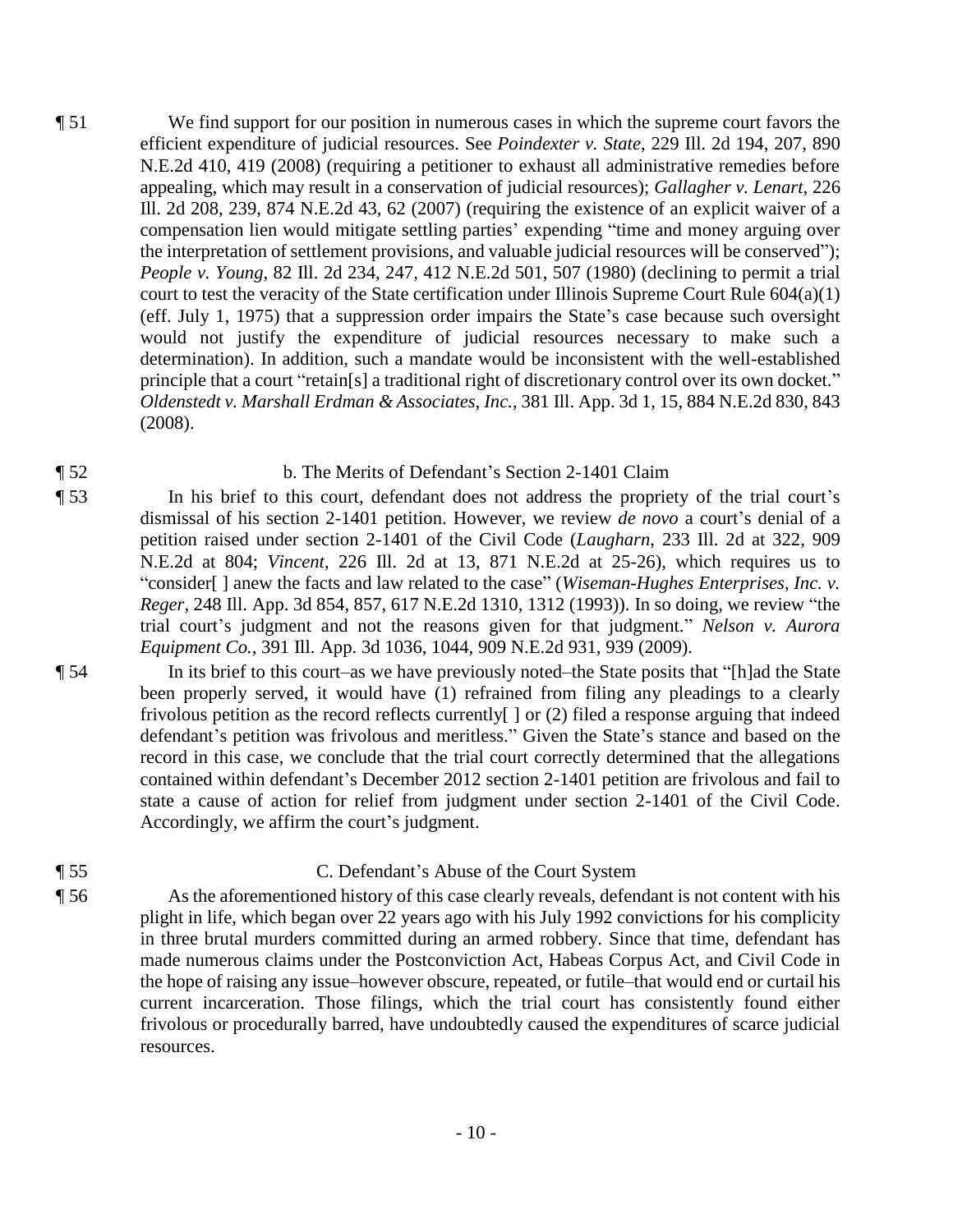- ¶ 57 We note that in its January 2013 order disposing of defendant's frivolous section 2-1401 claim, the court warned defendant that "any subsequent pleadings determined to be frivolous may be subject to the imposition of court costs and garnishment of the [d]efendant's Department of Corrections Trust Fund Account." Despite the commendable judicial restraint the trial court has shown thus far, we encourage the court to avail itself of section 22-105(a) of the Civil Code, which makes defendant financially responsible for his frivolous filings, if defendant disregards the court's warning and continues to file frivolous pleadings.
- ¶ 58 The instant appeal, which we have previously noted is defendant's sixth before this court, concerns the trial court's *sua sponte* denial of defendant's December 2012 document entitled "leave to file petition for relief from judgment" under section 2-1401(f) of the Civil Code, in which defendant essentially challenges the court's personal jurisdiction. As we have previously concluded, defendant's claim is without question frivolous, and he had no legitimate basis for appealing the court's *sua sponte* denial of his jurisdictional claim. The fact that OSAD–in demonstrating its usual competence and professionalism–raised a colorable argument on appeal regarding service of process was merely fortuitous. It is readily apparent that without some consequences for his repeated frivolous filings, defendant will continue to burden the trial and appellate courts.
- ¶ 59 Accordingly, we order defendant to show cause within 30 days why sanctions should not be entered against him under Illinois Supreme Court Rule 375(b) (eff. Feb. 1, 1994) for filing a frivolous appeal. Until such time as (1) defendant responds to this order and (2) this court determines what action to take, we direct the clerk of this court to disregard–and by that we mean to not file–any new appeals submitted to this court by defendant. See *Williams v. Commissary Department of the Department of Corrections*, 407 Ill. App. 3d 1135, 1138, 948 N.E.2d 1061, 1063 (2011).

#### ¶ 60 III. EPILOGUE

¶ 61 As noted earlier, defendant argues that the trial court's *sua sponte* denial of his section 2-1401 petition was premature, given that the State was never properly served by him because service cannot be effectuated by "regular mail" under Rule 105. This precise argument has been made repeatedly over the last few years by other defendants who similarly complained about trial courts' *sua sponte* dismissals after the 30-day period has expired under circumstances where *they* have failed to properly serve the State under Rule 105. A *partial* list of such cases follows: *Carter*, 2014 IL App (1st) 122613, 8 N.E.3d 441; *People v. Ocon*, 2014 IL App (1st) 120912, 7 N.E.3d 42; *People v. Matthews*, 2014 IL App (1st) 121913-U; *People v. Hible*, 2013 IL App (4th) 120171-U; *People v. Miller*, 2012 IL App (5th) 110201, 981 N.E.2d 528; *People v. Marcrum*, 2013 IL App (4th) 120154-U; *Oliver v. Pfister*, 2013 IL App (4th) 120885-U; *Rynders v. Dawson*, 2012 IL App (4th) 120830-U; *Nitz*, 2012 IL App (2d) 091165, 971 N.E.2d 633; *People v. Nash*, 2013 IL App (1st) 112795-U; *Kuhn*, 2014 IL App (3d) 130092, 16 N.E.3d 872; and *People v. Prado*, 2012 IL App (2d) 110767, 979 N.E.2d 564.

¶ 62 The above list represents an astonishing and embarrassing squandering of scarce judicial resources. We use the term "embarrassing" advisedly because accepting defendant's argument essentially renders the judiciary defenseless against "frequent-flyer litigators" like defendant, who, with nothing but time on their hands, can continue to bombard trial courts with frivolous litigation, ostensibly brought pursuant to section 2-1401. Then, when they fail to comply with Rule 105's technical service requirements, they complain to the appellate courts about the trial

- 11 -